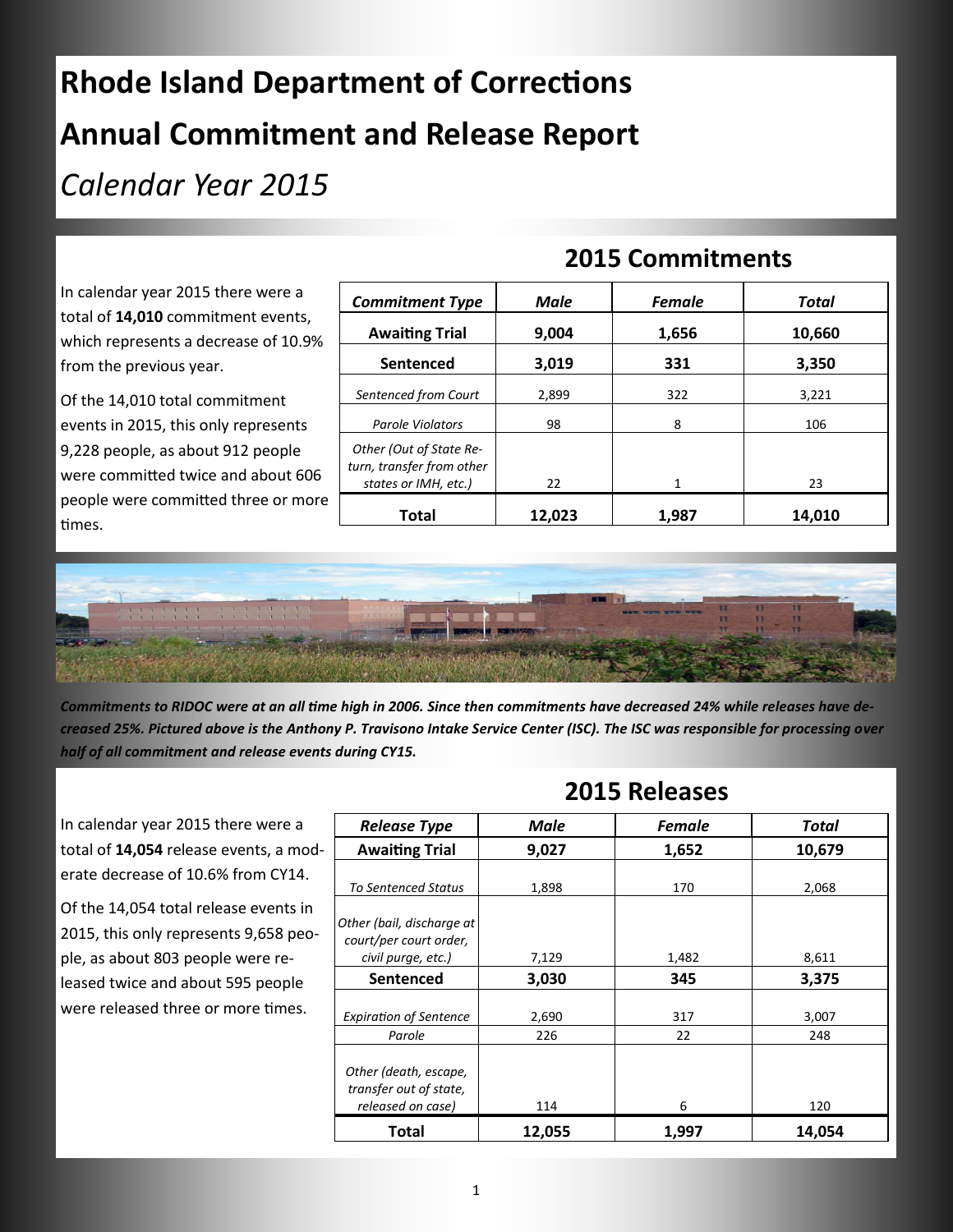

Prison Populations are influenced by commitments and length of stay. In Rhode Island, commitments have a great effect on RIDOC's population. When commitments exceed/fall below releases, we often see an increase/decrease in the population. The graph above demonstrates how commitments impact the population. For more information regarding changes in length of stay, see the FY2015 Population Report.

- The average age of those committed and released was 33.
- Fifty-two percent (52%) of those committed and released were white, 24% black, and 20% Hispanic.
- Only 14% of those committed and released were female.
- Forty-one (41%) of men and 56% of women were committed for non-violent offenses.
- Of the awaiting trial commitments, 30% were new commitments while 30% were committed for "failure to appear" (for court).
- Of the sentenced commitments, 61% were newly sentenced and 36% were committed due to a probation violation, yielding a 6% decrease from last year where 42% of sentenced commitments were for probation violations.
- Of the sentenced commitments in calendar year 2015, 61% of males and 81% of females were sentenced to six months or less.

**For further information please contact Keith Ivone, Principal Research Technician at keith.ivone@doc.ri.gov, 401-462-6721.**